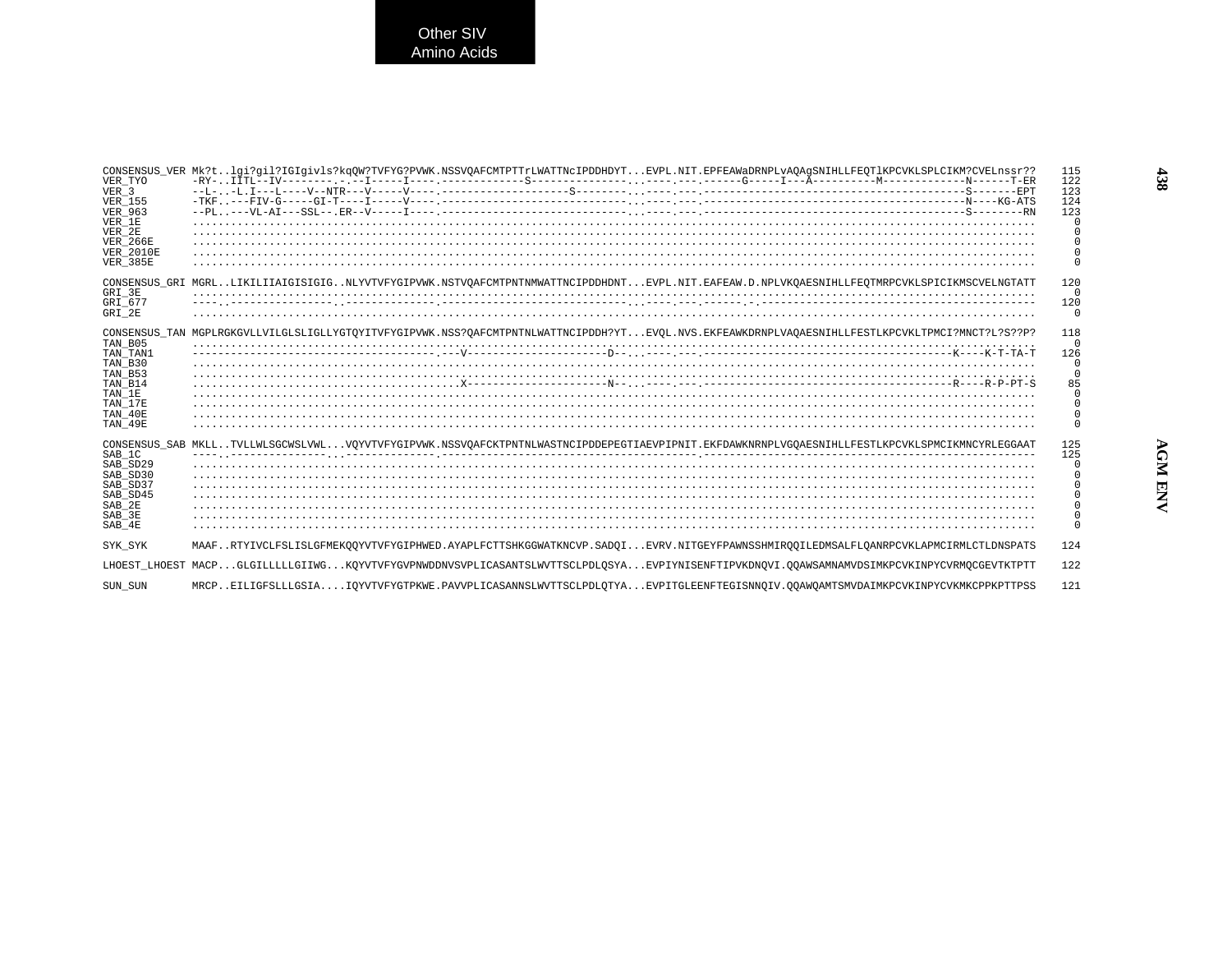|                                     |                                                                                                                                           | AA | $A + A$ | $+$ $A A A$ | $+ \lambda \lambda \lambda$ |                        |
|-------------------------------------|-------------------------------------------------------------------------------------------------------------------------------------------|----|---------|-------------|-----------------------------|------------------------|
| VER TYO                             | CONSENSUS VER ttptstta?tt???????qlPCv??nkt??nLqsCNa?iIEkE???E?ASNCTFAMAGY?RDOKKn?YSVVWNDAEIyCKn?t??Ns??kECYMIHCNDSVIKEACdKTYWDeLRLRYCAPAG |    |         |             |                             | 214<br>235             |
| VER <sub>3</sub><br><b>VER 155</b>  |                                                                                                                                           |    |         |             |                             | 2.41<br>236            |
| <b>VER 963</b><br>VER 1E            | $P---ASTYRAPRT-D--IKSTNNNV---P---SL--E-LER-A------I------I--------SSSS--ST---------Z-----E-------Z------Z---$                             |    |         |             |                             | 2.41<br>11             |
| VER 2E<br><b>VER 266E</b>           |                                                                                                                                           |    |         |             |                             | 11<br>11               |
| <b>VER 2010E</b><br><b>VER_385E</b> |                                                                                                                                           |    |         |             |                             | $\Omega$<br>11         |
|                                     | CONSENSUS GRI KATTTATTTMTTPCONCSTEQIEGEMAEEPASNCTFAIAGYORDVKKN.YSMTWYDOELVCNNKTGSEKGSKDCYMIHCNDSVIKEACDKTYWDTLRvRYCAPAG                   |    |         |             |                             | 224                    |
| GRI 3E<br>GRI 677                   |                                                                                                                                           |    |         |             |                             | 11<br>224              |
| GRI 2E                              | CONSENSUS TAN SS??T??????PCP?T?????CN??LVTNSM??ENSS?C?FAMAGY?RD?KK?.YNSTWYD?EL?CE?E???.???RGCYMIHCNDSVIKEACEKTYWDTLRLRYCAPAg              |    |         |             |                             | 11                     |
| TAN B05<br>TAN TAN1                 |                                                                                                                                           |    |         |             |                             | 194<br>$\Omega$<br>233 |
| TAN B30<br>TAN B53                  |                                                                                                                                           |    |         |             |                             | $\Omega$<br>$\Omega$   |
| TAN B14<br>TAN 1E                   |                                                                                                                                           |    |         |             |                             | 190<br>11              |
| TAN 17E<br>TAN 40E                  |                                                                                                                                           |    |         |             |                             | 11<br>11               |
| TAN 49E                             |                                                                                                                                           |    |         |             |                             | 11                     |
| SAB 1C<br>SAB_SD29<br>SAB SD30      | CONSENSUS SAB TTSPSTSTARPEVVSVGFNDSVIEOEMEKEOAMNCSFAMAGYRRDVKKN.YSTVWDDOEVVCEEGREKSNATHTVGCYMIHCNTSVIKEACDKTYWDTFRLRYCAPAG                |    |         |             |                             | 232<br>232             |
|                                     |                                                                                                                                           |    |         |             |                             | 0                      |
| SAB SD37<br>SAB_SD45                |                                                                                                                                           |    |         |             |                             | 0<br>$\Omega$          |
| SAB 2E<br>SAB 3E                    |                                                                                                                                           |    |         |             |                             | 11<br>11               |
| SAB 4E                              |                                                                                                                                           |    |         |             |                             | 11                     |
| SYK SYK                             | TPTTSPPTTPPNETWWGDNSTEPRFNCSFNLTGGFKDKKOO.YRAFFYKDDLMKEEGNSSYYYLLHCNTSVISAACEKOTFOPFPIOYCAPPG                                             |    |         |             |                             | 216                    |
|                                     | LHOEST LHOEST TPKTTTOMPCFINEQVTVKNPGNETRLEEDLNCTRGLNETTERNAECQYNVTGLCRDCRTEIKQSFRYDDVTCSGERENRTCYMTHCNDSIITQDCNKGVMQNAYFRLCAPAG           |    |         |             |                             | 235                    |
| SUN SUN                             | NSTVKSSCDYWTTTTAKTTTOTTSSTSSTASTTTPMPLDWNCTDTENIA.ESNKVCKYNVTGLCRDCKTEVEONFRDTEVTCNGNDTCYMTHCNDSIITODCHKGIMONAYFRLCAPAG                   |    |         |             |                             | 239                    |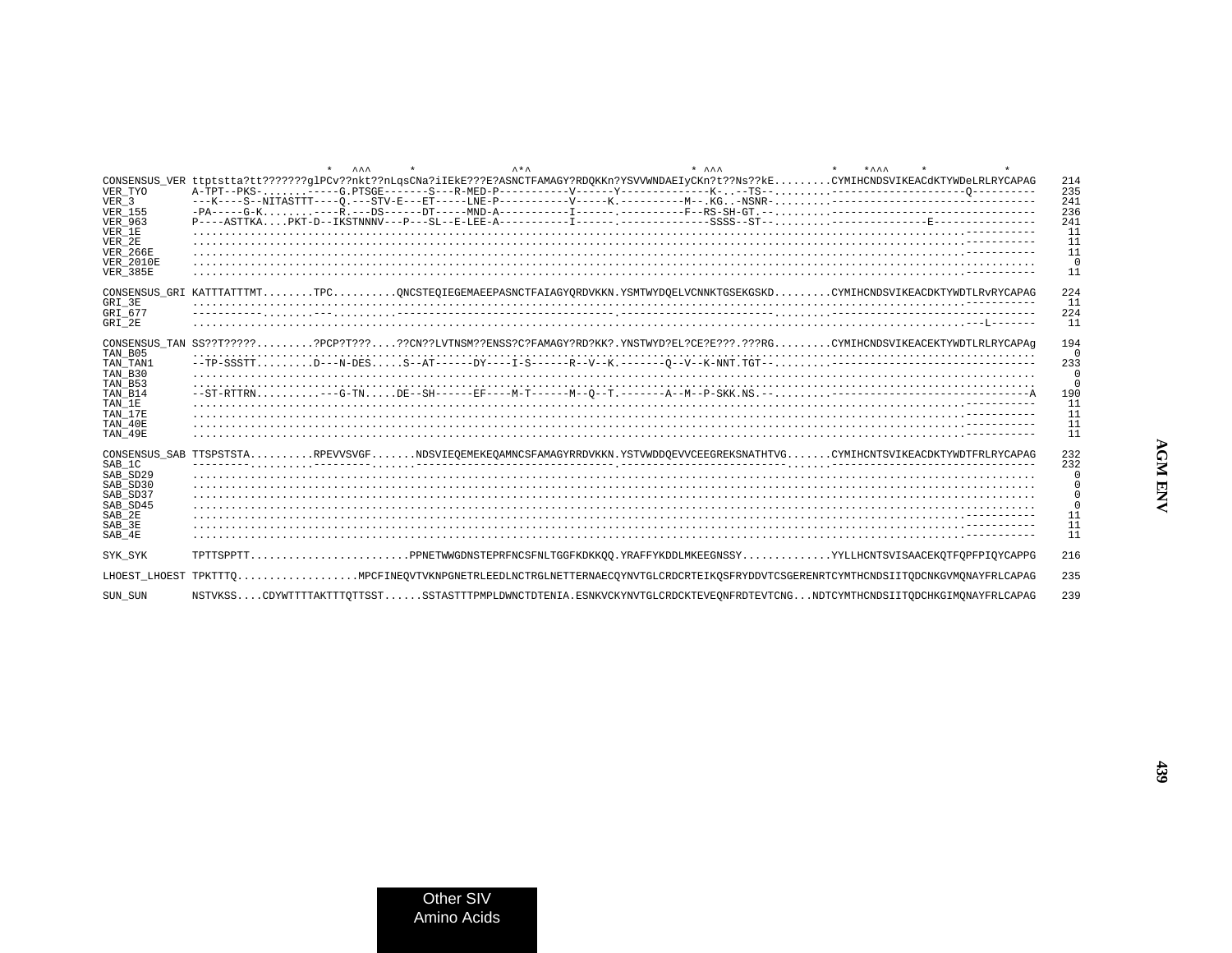| VER TYO<br>VER 3<br>VER 155<br><b>VER 963</b><br>VER 1E<br>VER 2E<br>VER 266E<br><b>VER 2010E</b><br><b>VER_385E</b> | $\mathbf{A} \mathbf{A} \mathbf{A}$<br>$\star$ $\sim$ $\star$<br>$A A A$<br>$\mathbf{A} \mathbf{A} \mathbf{A}$<br>$\lambda \lambda \lambda + \frac{1}{\lambda}$<br>$\wedge \wedge \wedge$<br>CONSENSUS_VER ?ALLKCnD?dYnGfkqnCsNVSVVHCTgLmNTTVtTGLLLNGSYsENrTqIWqKHrvsNdsvlil?NKhyNLtvtCkRPGNKTvLPVTIMAGlVFHSQkYNtrLRQAWCHFqgnWrgAWkEvkq | 335<br>359<br>365<br>360<br>365<br>135<br>135<br>135<br>90<br>135 |
|----------------------------------------------------------------------------------------------------------------------|----------------------------------------------------------------------------------------------------------------------------------------------------------------------------------------------------------------------------------------------------------------------------------------------------------------------------------------|-------------------------------------------------------------------|
| GRI 3E<br>GRI 677<br>GRI 2E                                                                                          | CONSENSUS_GRI yALLkCnDKdYnGFAPkCKNVsVvHCTRLINTTitTGIGLNGSR?ENRTEIWQekGNsNdTVIIKLNKFYNLTVRCRRPGNKTvLPVTIMAGlVFHSQKYNTrLKQAWCHfQGdW?GAWKEVre                                                                                                                                                                                             | 346<br>135<br>348<br>135                                          |
| TAN B05<br>TAN TAN1<br>TAN B30<br>TAN B53<br>TAN B14<br>TAN 1E<br>TAN 17E<br>TAN 40E<br>TAN 49E                      | CONSENSUS_TAN fAiLKCkDTNYtGfG.iCrNVSVVSCTGLMNTTvSSAFGlNGSQAENRTEiWQKHgvsNdSVIIKLNKhYkL?ivCrRPGnKTVLPVTiMaGlVFHSQkyNTkLRQAWCHFqGdWKgAWkEVre                                                                                                                                                                                             | 316<br>71<br>356<br>-34<br>-26<br>313<br>134<br>134<br>134<br>134 |
| SAB 1C<br>SAB SD29<br>SAB SD30<br>SAB SD37<br>SAB SD45<br>SAB 2E<br>SAB 3E<br>SAB 4E                                 | CONSENSUS_SAB_YALLRCaDtDYsGHK.aCkNVtVSACTRLINTTvSTGIGINGSYVANRTEIWQkNGNsNd?vIIRLNR?fNLTIRCRrPGNKTVLPVTImAGLvfHSQKYNTrlrQAWCWFGGnWrgAWqEvkE                                                                                                                                                                                             | 353<br>355<br>-49<br>49<br>30<br>47<br>134<br>134<br>134          |
| SYK SYK                                                                                                              | YSLLKCNDTNFEGDD.VCTNVTAVSCTQEFNTLASTWFQLNGTYKAKDKVRFIKQKDKNESVIILVPEALRLQIICERPGNESIKNIQLAAGYFLPVIQGKLKTGRDAKRAFCRVTGNWTEFFKQVHE                                                                                                                                                                                                       | 343                                                               |
|                                                                                                                      | LHOEST LHOEST YMLLRCNEOLNFSKKCENITATPCTGYMLSSVSSFFGFNGTNHTRDELIPLTPNKMEDLNGAKFVYKVAGKWGLIIRCIRKGNRS.EVSTISSTGYLFYYGLEHGSRLRLAOCKFEGOWGRMFNNLGK                                                                                                                                                                                         | 362                                                               |
| SUN_SUN                                                                                                              | YMLLRCDEKLNATKKCKNITATPCTNYMTSTVSSFFGFNGTRHKEDELIPIN.NKVGQGAEGEYVWKVAAKWGLVIQCIRKGNRS.QVSTISSTGLLFYYGLEPGSKLRLAQCKFVGQWGRAFATLGK                                                                                                                                                                                                       | 365                                                               |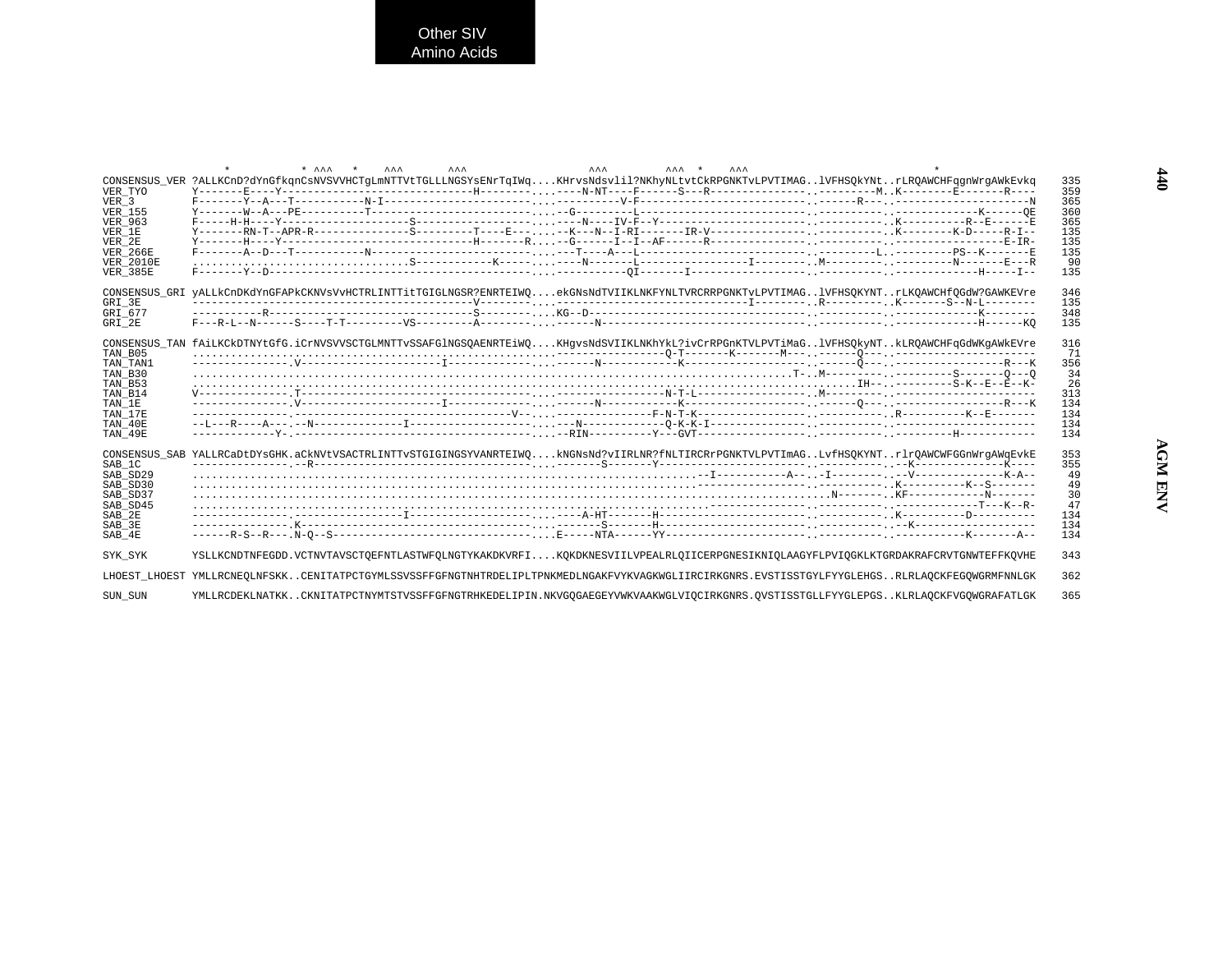|                         | $\mathbf{A} \mathbf{A} \mathbf{A}$<br>$*$ $\lambda \lambda \lambda$<br>$\star$<br>$\star$                                         |
|-------------------------|-----------------------------------------------------------------------------------------------------------------------------------|
| VER TYO                 | 433<br>459                                                                                                                        |
| VER 3<br><b>VER 155</b> | 466                                                                                                                               |
|                         | 461                                                                                                                               |
| <b>VER 963</b>          | 466                                                                                                                               |
| VER 1E                  | 234                                                                                                                               |
| VER 2E                  | 236                                                                                                                               |
| <b>VER 266E</b>         | 240                                                                                                                               |
| <b>VER 2010E</b>        | 193                                                                                                                               |
| <b>VER 385E</b>         | 236                                                                                                                               |
|                         |                                                                                                                                   |
|                         | 434                                                                                                                               |
| GRI 3E                  | 232<br>445                                                                                                                        |
| GRI 677                 |                                                                                                                                   |
| GRI 2E                  | 228                                                                                                                               |
|                         | CONSENSUS_TAN TIvkLPkekYqGTnntkqIWLrRQWGDPEAAniWfNCqGEFFYCTPDWfvNwLNNeSasgrnvdVEGN?C?n?ttggltgs?rkClKRtYVacHIRSvVNDWYtLskK<br>420 |
| TAN B05                 | 178                                                                                                                               |
| TAN TAN1                | 457                                                                                                                               |
| TAN B30                 | 141                                                                                                                               |
| TAN B53                 | 134                                                                                                                               |
| TAN B14                 | 421                                                                                                                               |
| TAN 1E                  | 235                                                                                                                               |
| TAN 17E                 | 233                                                                                                                               |
| TAN 40E                 | 235                                                                                                                               |
| TAN 49E                 | 241                                                                                                                               |
|                         |                                                                                                                                   |
|                         | CONSENSUS SAB tivklpp?rYsGTndtskIFLOROWGdPEaEfffFnCOGEFFYCKMDWFLNVLNNgsVdPdHNpC???tknndkkCWgRtYvPCHIrOvVNDWYTLsKK<br>448          |
| SAB 1C                  | 451                                                                                                                               |
| SAB SD29                | 144                                                                                                                               |
| SAB SD30                | 145                                                                                                                               |
| SAB_SD37                | 126<br>--AAM-NST-T--RNI-0----------S-NLL-----------------------N----0-KT--------A-N----------------A--<br>143                     |
| SAB SD45<br>SAB 2E      | 232                                                                                                                               |
| SAB 3E                  | 230                                                                                                                               |
| SAB 4E                  | 230                                                                                                                               |
|                         |                                                                                                                                   |
| SYK SYK                 | QATKTWKNVTNTTWRSQPGGDLEVRTHWFQCGGEFFYCNVSKLFANITNGNASKNNYASNLRLSCAIRQIINDWRYVRKL<br>423                                           |
|                         | 461                                                                                                                               |
| SUN SUN                 | 467<br>LLROVEPLANMSNGCTFDNITKTCRFTNGTDFKKMIKFKPMEKHGADAATEMLMMTCGEEMFFCNLTRIFKVWNDTTSNKWYPWANCHIKSVIDDWASVGKK                     |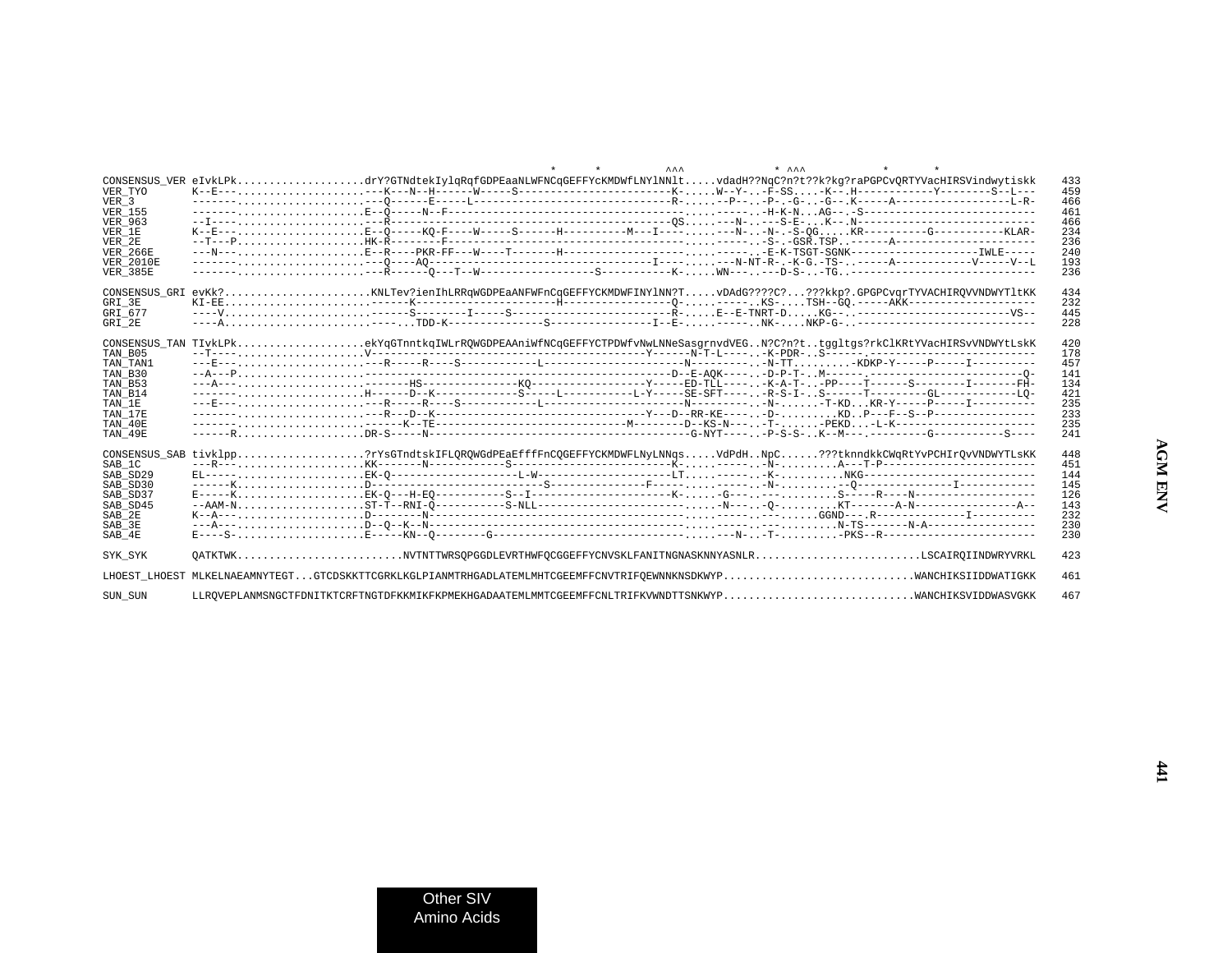Other SIV<br>Amino Acids

| VER TYO<br>VER 3                                                                     |                                      | $\mathbf{A} \mathbf{A} \mathbf{A}$ | $\mathbf{A} \mathbf{A} \mathbf{A}$<br>CONSENSUS_VER tYAPPREGHLqCtSTVTGMtVELN.YnnknRTNVTLSPQIEsIWAaELgRYKLVEITPIGFAPTeVRRYTGgherqKRv.PFVlGFLgFLGAAGTAMGAaAtaLTVQSqhLLAGIlQQQKNL |  |  | 553<br>579<br>586                                           |
|--------------------------------------------------------------------------------------|--------------------------------------|------------------------------------|--------------------------------------------------------------------------------------------------------------------------------------------------------------------------------|--|--|-------------------------------------------------------------|
| VER 155<br><b>VER 963</b><br>VER 1E<br>VER 2E<br><b>VER 266E</b>                     |                                      |                                    |                                                                                                                                                                                |  |  | 581<br>586<br>353<br>356<br>360                             |
| <b>VER 2010E</b><br><b>VER 385E</b>                                                  |                                      |                                    |                                                                                                                                                                                |  |  | 302<br>356                                                  |
| GRI 3E<br>GRI 677<br>GRI 2E                                                          |                                      |                                    | CONSENSUS GRI tYaPPREGhLECNSsVTALYVeIn.YNNkSGPINVTLSpOvRSIWAYELGDYKLVEITPIGFAPTDVRRYTGP.treKRV.PFVLGFLGFLGAAGTAMGAAATaLTVOSRHLLAGILOOOkNL                                      |  |  | 554<br>352<br>565<br>348                                    |
| TAN B05<br>TAN TAN1<br>TAN B30<br>TAN B53<br>TAN B14                                 |                                      |                                    | CONSENSUS TAN tYAPPREGHLECtSTVTSmmvSLD.YnsKnmTNVTLTAN1ENiwAYELGrYklIeIkPIGFAPTevRRYvGP.TREKRV.PFVLGfLGFLGrAGAAMGATaTaLTVOSOOLLAGiLOOOKNL                                       |  |  | 539<br>234<br>576<br>219<br>185<br>487                      |
| TAN 1E<br>TAN 17E<br>TAN 40E<br>TAN 49E                                              |                                      |                                    |                                                                                                                                                                                |  |  | 354<br>352<br>354<br>360                                    |
| SAB 1C<br>SAB SD29<br>SAB SD30<br>SAB SD37<br>SAB SD45<br>SAB 2E<br>SAB 3E<br>SAB 4E | --------0---H----------------G------ |                                    | CONSENSUS SAB TYAPPREGhLECnSTATAlYVELn.YNskNrTNVTLsPqIrSIWanELGdyKLVEIKPIGFAPTeVRrYTGP.EROKRV.PFVLGFLGFLGAAGAAMGAAATALTVOSOOLLAGILOOOKNL                                       |  |  | 567<br>570<br>192<br>223<br>162<br>198<br>351<br>349<br>349 |
| SYK SYK                                                                              |                                      |                                    | IYLPPTAGHIKCTSNVTAVLTDIE.YYPGSTLNFTPTANVEDVWRADLFNYKLIQIKPIGFAPTDQRRYELPNTREKRAAPLALGFLGLLSAAGTAMGGAATALTLOSOTLLAGIVOOQOKL                                                     |  |  | 544                                                         |
|                                                                                      |                                      |                                    | LHOEST LHOEST IYLPPTSGFNNRIRCTHRVTEMFFEMEKWEPHEDLGGNLS.IKFLPPSWETNOFVAEGSKYKLIKLNPIGFAPTDEHRY.APRGROTRAAPLALGALGLLSAAGTAMGLVSTILTVOAOAVLOGILOOOKOL                             |  |  | 591                                                         |
| SUN SUN                                                                              |                                      |                                    | IYLPPTSGFNNRIRCANRVTEANFTLERVEDWKVNGSNISVVAFOPPTNTLNOFVSTGAHYKLVRIRPIGFAPTDEHRY.AP.RKEKRAAPVALGALALLSAAGTAMGLVSTILTVOAOAVLOGILOOOKOL                                           |  |  | 597                                                         |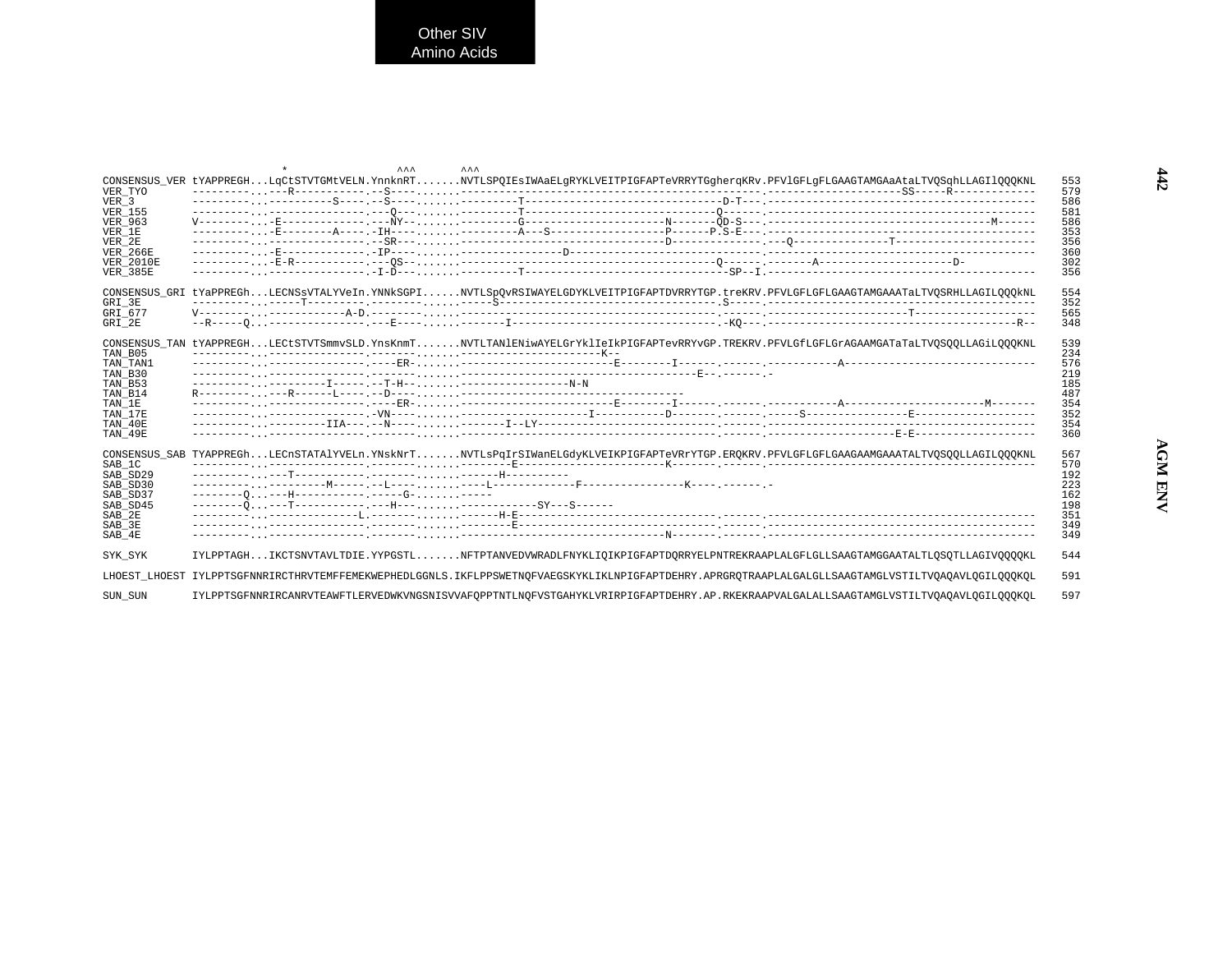|                                                                                                                           | AA<br>$\lambda$                                                                                                                                                     |                                                             |
|---------------------------------------------------------------------------------------------------------------------------|---------------------------------------------------------------------------------------------------------------------------------------------------------------------|-------------------------------------------------------------|
| VER TYO<br>VER <sub>3</sub><br><b>VER 155</b><br><b>VER 963</b><br>VER_1E<br>VER 2E<br><b>VER 266E</b><br><b>VER 385E</b> | CONSENSUS_VER LAAVeAQQQMLKLTIWGVKNLNARVTALEKYLeDQARLNaWGCAWKQVCHTTVpWqW?NrTPdW?NMTWLEWErQI??LEgNIT?QL?kAReQEEKNLDAYQkL?sWSdFWSWFDFSKWLNILKi                         | 671<br>704<br>711<br>705<br>711<br>372<br>375<br>379<br>375 |
| GRI 3E<br>GRI 677<br>GRI 2E                                                                                               | CONSENSUS GRI LaAVEOOOOLLKLTIWGVKNLNARVTALEKYLEDOARLNSWGCAWKOVCHTTVPWKY.NNTPKWDNMTWLEWEROINALEGNITOLLEEAONOESKNLDLYOKLDDWSGFWSWFSLSTWLGYVKI<br>-V------------------ | 678<br>371<br>689<br>367                                    |
| CONSENSUS TAN<br>TAN TAN1<br>TAN 1E<br>TAN 17E<br>TAN 40E<br>TAN 49E                                                      | LAAVEQQQQMLKLTIWGVKNLNARVTALEKYLEDQTRLNLWGCAFKQVCHTTVPWTF.NNTPDWDNMTWQEWESQITALEGNISTTLVKAYEQEQKNMDTYQKLGDWTSWWNIFDVSSWFWWIKW                                       | 663<br>700<br>373<br>371<br>373<br>379                      |
| SAB 1C<br>SAB 2E<br>$SAB_3E$<br>SAB 4E                                                                                    | CONSENSUS SAB LAAVEOOGOMLKLTIWGVKNLNARVTALEKYLEDOARLNIWGCAFROVCHTTVLWKY.NNTPDWENMTWOEWEROIEKYEANISRILEOAHEOEOKNLDSYOKLVSWSDFWSWFDLTKWFGWMKI<br>-------- ----------- | 691<br>694<br>369<br>368<br>368                             |
| SYK SYK                                                                                                                   | LEAVEAOOHLLGLTVWGVKNLNARLTALETYLRDOAILSNWGCAFKOICHTAVTWEKACGNNSNFCPKPOWKNMTWHRWEOEVDNLTDHIDGLLREAOEOOERNVHDLTKLOEWDSLWSWFDLSKWFFYLKI                                | 676                                                         |
|                                                                                                                           | LHOEST LHOEST LVLVEKOOELLRLTIWGVKNLOARLTALEEYVKHOALLASWGCOWKOVCHTNVEWTY.NITPNWTKDTWREWESKVAIYDKNITSLLOEAYTTELENONKFKKLOEF.NFWSWLDISHWFTYVKY                         | 714                                                         |
| SUN SUN                                                                                                                   | LVLVEKOOELLRLTIWGVKNLOARLTALEEYVODOSLLASWGCOWKOVCHTNVPWNY.NITPNWTKDTWMEWDROVKMYDDNITALLOEAYVTELENONKFKOLOEF.NFWSWLDLSOWFLYIKY                                       | 720                                                         |